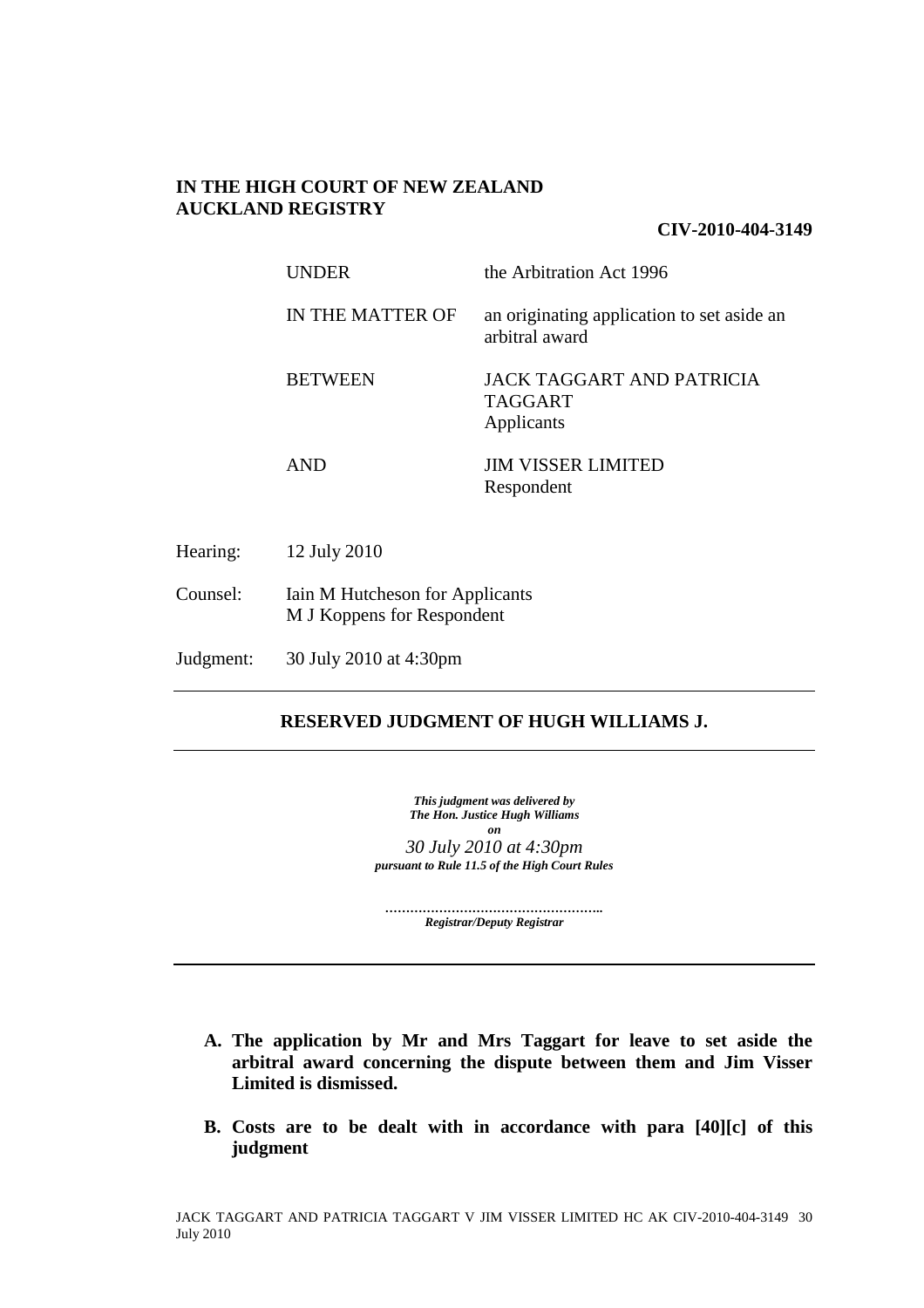### **TABLE OF CONTENTS**

### *Paragraph*

| Introduction           |        |
|------------------------|--------|
| Law                    | [4]    |
| Agreement to Arbitrate | [6]    |
| Award                  |        |
| Submissions            | [25]   |
| Discussion             | $[33]$ |
| Result                 | [40]   |

### **Introduction**

[1] The applicants, Mr and Mrs Taylor, employed the respondent, Jim Visser Limited ("JVL"), to construct a house for them at 39 Fidelis Avenue, Snells Beach. A dispute between them in relation to the building work led to them appointing a Mr Bayley, a quantity surveyor of Auckland, as sole arbitrator. In a partial award of the arbitral tribunal, delivered on 19 February 2010, the arbitrator found that Mr and Mrs Taggart owed JVL \$43,458.74 plus \$1260 being their share of the arbitration costs paid by way of security by JVL.

**\_\_\_\_\_\_\_\_\_\_\_\_\_\_\_\_\_\_\_\_\_\_\_\_\_\_\_\_\_\_\_\_\_\_\_\_\_\_\_\_\_\_\_\_\_\_\_\_\_\_\_\_\_\_\_\_\_\_\_\_\_\_\_\_\_\_\_\_** 

[2] On 18 May 2010 Mr and Mrs Taggart applied to this Court to set aside that part of the award relating to an invoice from JVL dated February 2008, and all calculations consequently affected, on the grounds the award dealt with a dispute not contemplated by or falling within the terms of the submission to arbitration and thus containing decisions on matters beyond its scope. JVL opposes the partial settingaside application on the ground the award was within the arbitrator's jurisdiction in terms of the submission and the parties agreed the award would be final and binding.

[3] This judgment deals with Mr and Mrs Taggart's application.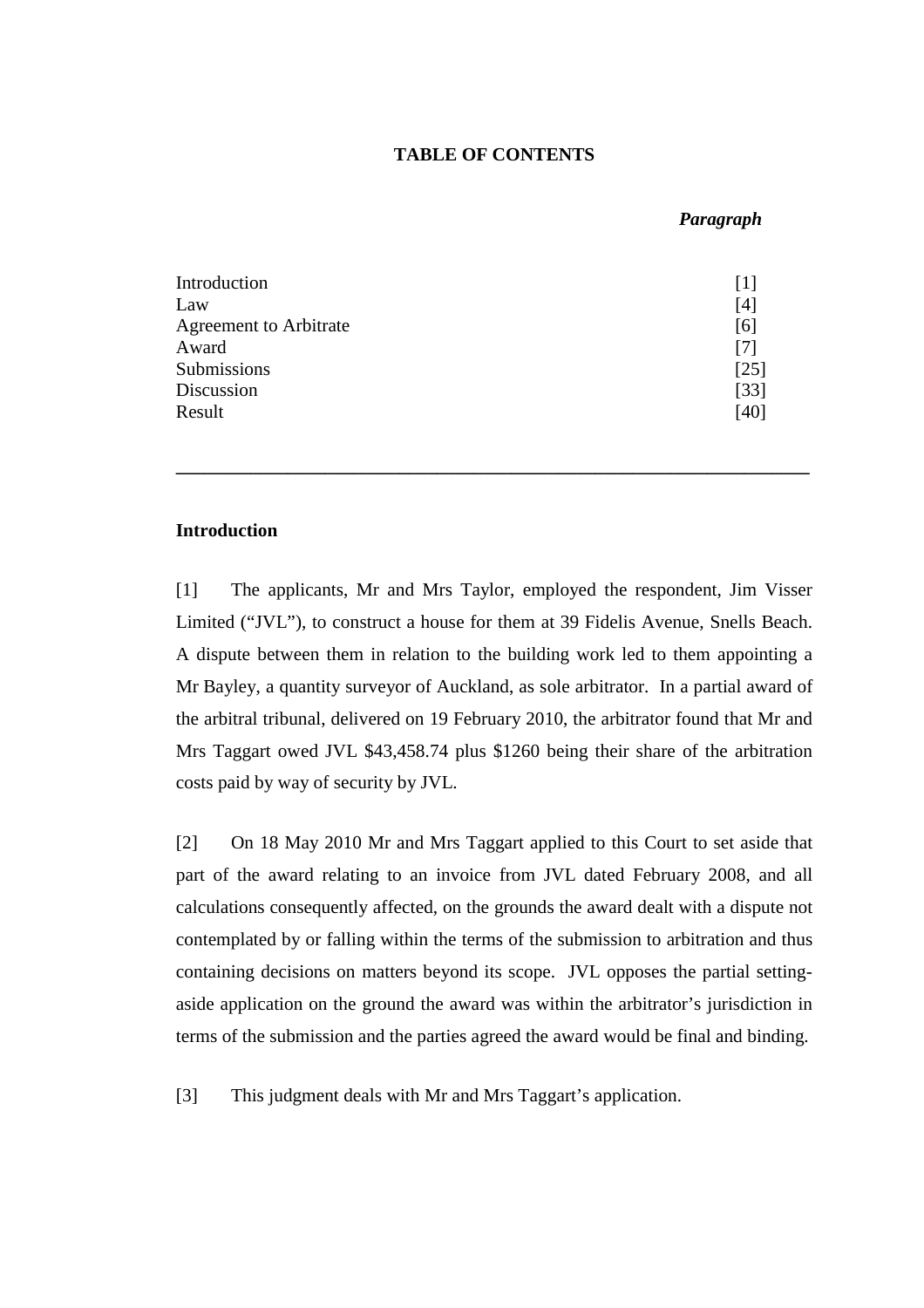### **Law**

[4] The application was brought under chapter 7 of Schedule 1 of the Arbitration Act 1996 which, as invoked in this case, reads:

# **34 Application for setting aside as exclusive recourse against arbitral award**

- (1) Recourse to a court against an arbitral award may be made only by an application for setting aside in accordance with paragraphs (2) and  $\overline{(3)}$ .
- (2) An arbitral award may be set aside by the High Court only if  $-$ 
	- (a) The party making the application furnishes proof that –
	- ...
- (iii) The award deals with a dispute not contemplated by or not falling within the terms of the submission to arbitration, or contains decisions on matters beyond the scope of the submission to arbitration, provided that, if the decisions on matters submitted to arbitration can be separated from those not so submitted, only that part of the award which contains decisions on matters not submitted to arbitration may be set aside ...

[5] It is to be noted that Mr and Mrs Taggart did not claim that the award was in conflict with the public policy of New Zealand because the rules of natural justice were breached.<sup>1</sup>

## **Agreement to arbitrate**

[6] Between 26 November 2008 and 22 January 2009, the parties to the dispute severally executed an arbitration agreement referring "all matters in dispute or difference between them or any of them arising out of or in connection with" the erection of Fidelis Avenue to Mr Bayley and provided they would "abide by the award of the arbitrator" and that the "award determination and directions of the

<sup>&</sup>lt;sup>1</sup> Clause 34(6)(b).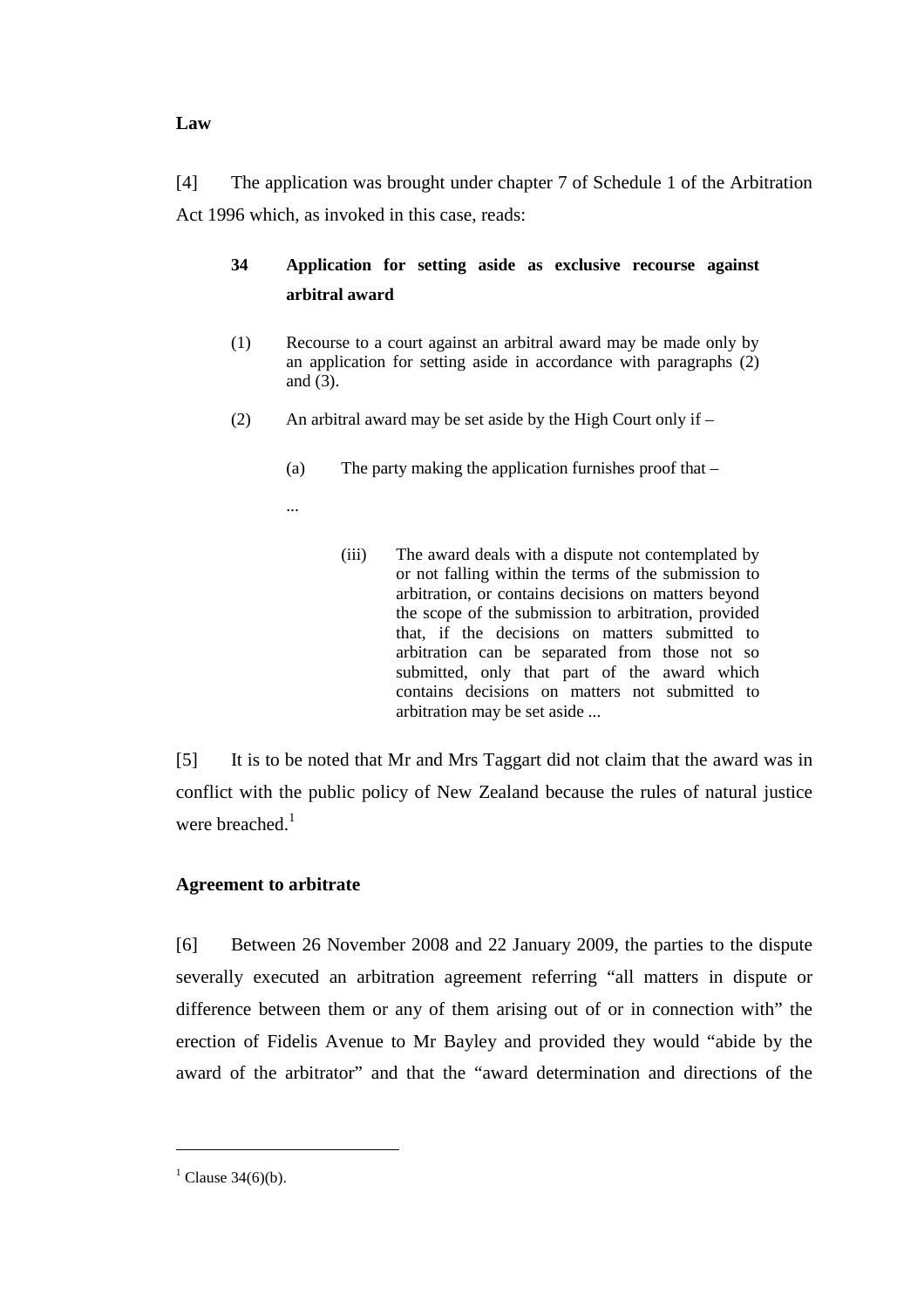arbitrator should be final and binding upon the parties".<sup>2</sup> The parties expressly requested the arbitrator to give reasons for his "award but these shall not form part thereof". $3$ 

### **Award**

[7] The arbitrator first recounted the procedural history of the matter including the pre-hearing timetable and the service of the claim and defence (not included in the case before this Court) and the arbitration hearing itself on 15 June 2009. Mr and Mrs Taggart drew inferences of forgetfulness or omission on the part of the arbitrator from the fact that the award was not delivered until 19 February 2010, a delay partly attributable to bereavement.

[8] The arbitrator then rehearsed the factual background, the building and resource management applications, JVL's performance pursuant to the agreement including changes in the scope of the work and its progress.

[9] Under the heading "Payments" the arbitrator recorded:

| <b>Month</b>                            | Amount claimed | <b>Paid Amount (incl GST)</b> |
|-----------------------------------------|----------------|-------------------------------|
| February 2008                           | \$42,530.05    | \$31,280.05                   |
| March 2008                              | \$26,372.80    | Nil.                          |
| April 2008                              | \$29,473.44    | Nil                           |
| 3 month totals:                         | \$98,376.29    | \$31,280.05                   |
| Deduct payments                         | \$31,280.15    |                               |
| <b>Balance claimed</b><br>but not paid: |                |                               |

26 Mr Visser made progress claims from October 2006 to April 2008. By April 2008 the relevant amounts claimed by Mr Visser and payments made by Mr and Mrs Taggart were as follows:

[10] At the heart of Mr and Mrs Taggart's present application is the submission that the entry for February 2008 was erroneously included by the arbitrator as the invoice for that month was not in dispute. If accepted, that would alter the

 $<sup>2</sup>$  Clauses 1-4.</sup>

 $3$  Clause 5.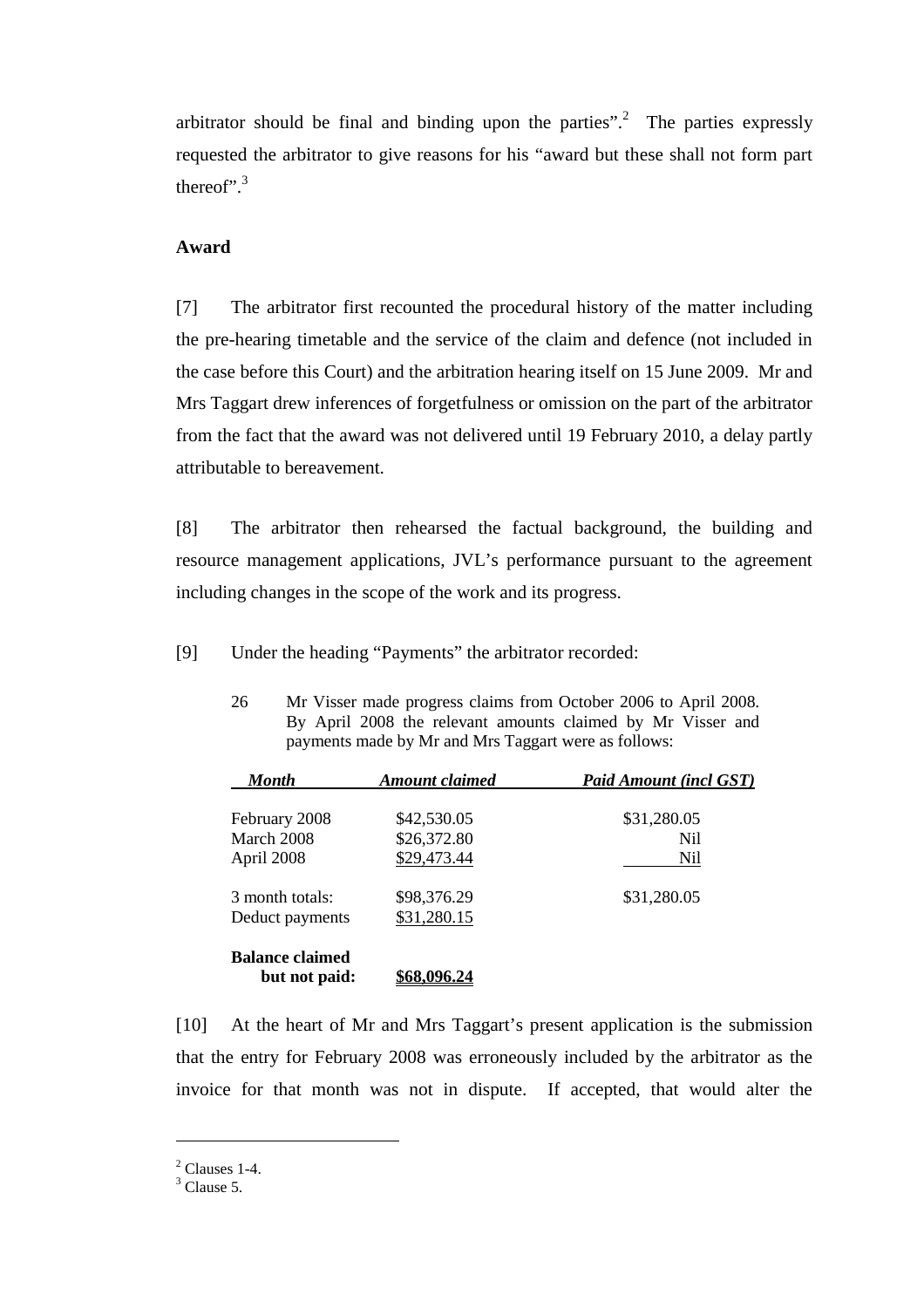"3 month totals", remove all reference to the amount paid for February 2008, and amend the balance.

[11] The arbitrator then continued his recitation of the facts including JVL ceasing work in late April 2008 and the preparation of the claim.

[12] He then worked his way through the claims and defences in relation to each aspect of the work, first listing Mr and Mrs Taggart's position then JVL's position, commenced his findings at para 45 and listed his conclusions in relation to each issue<sup>4</sup> and the outcome of each claim. The net result, he held, was that Mr and Mrs Taggart were to pay JVL the balance claimed but not paid of \$60,096.24 less a deduction for remedial work (\$24,637.50) to leave a balance payable of \$43,458.74. Because of what they claim are the arbitrator's errors in relation to the February 2008 payment recounted above, Mr and Mrs Taggart say the balance claimed but unpaid should be reduced to \$55,846.24 and the amount payable by them to \$31,208.74.

[13] The arbitrator then dealt with interest - unclaimed by either party – and the arbitration costs, to reach the conclusion earlier noted.

[14] Mr Taggart's affidavit in support of the present application said he and his wife identified two errors when they first read the award, one of which has since been acknowledged by JVL and corrected by the arbitrator, and the other being the inclusion of the February 2008 invoice which was not in dispute though it was included with other invoices in an over-claim for painting which JVL subsequently acknowledged.

[15] Because the February 2008 invoice was never in dispute, Mr Taggart said "we did not provide evidence or explanation to the arbitral tribunal in relation to that invoice or the painting quote and the over-charge in the invoices for painting", the latter being the subject of an oral quote from JVL, details of which and the invoices for which he put in evidence.

 $<sup>4</sup>$  At para 52.</sup>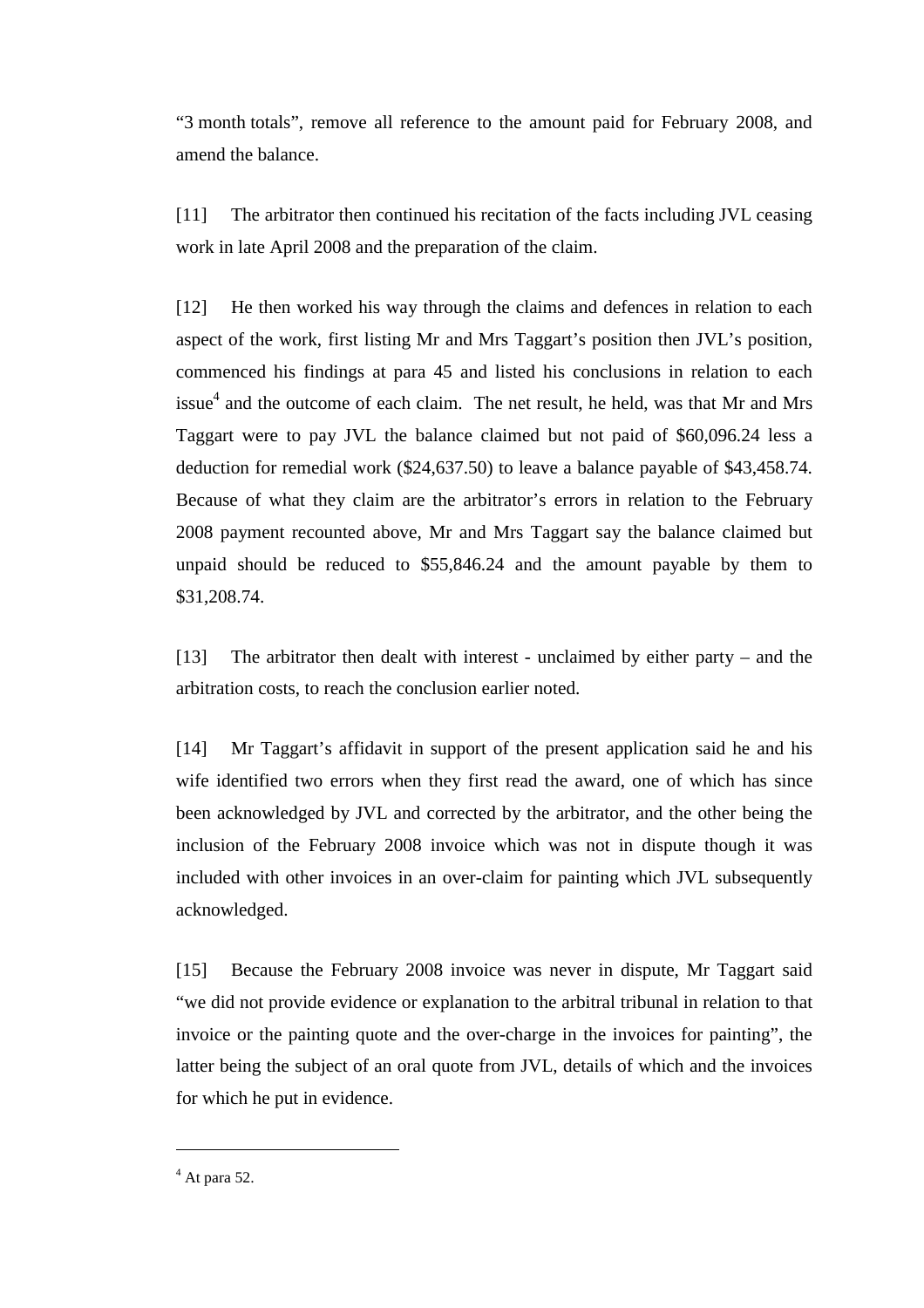[16] He said the February invoice was part-paid on 2 April 2008 in the sum of \$31,280.05 calculated by deducting the second progress claim for painting and paying the balance in full. The further claim for painting in the April invoice was left unpaid as Mr and Mrs Taggart were seeking to set this off against remedial work JVL had failed to complete. That, he said, was confirmed by an email from JVL on 22 May 2008 which said:

... the outstanding payments for the painting and overlay are \$6478.24 plus GST and \$15,500 plus GST respectively (these amounts have been added to your April invoice)".

[17] JVL's subsequent invoices had a handwritten notation that they were payment claims under the Construction Contracts Act 2002 plus other annotations, but made no claim for the invoice for February 2008.

[18] Subsequent invoices and correspondence, Mr Taggart said, were directed only at the March and April 2008 invoices and not that for February.

[19] Correspondence with Mr Bayley ensued after delivery of his award, raising both errors which Mr and Mrs Taggart claimed. Correspondence between the parties' legal advisers also occurred without complete agreement.

[20] However, on 25 March 2010, Mr and Mrs Taggart sent JVL a cheque for \$31,208.74 "which is tended [sic] in full and final settlement of all matters including the subject matter of the arbitration, the award, costs and the building work carried out on our property" but on two conditions relating to aspects of the building work. The letter said that if the "terms of settlement are not acceptable then the cheque must be returned to us and we do not authorise the banking of the cheque on any basis other than the terms under which it has been tendered, namely, in full and final settlement of all matters." The cheque was presented and honoured.

[21] On 29 March 2010 JVL's counsel wrote to Mr and Mrs Taggart's counsel saying the "monies paid have be [sic.] receipted on account" as the sum was "not accepted in full settlement and my client will be pursuing the balance due", a comment that was confirmed in a letter from JVL to Mr and Mrs Taggart dated 26 March 2010.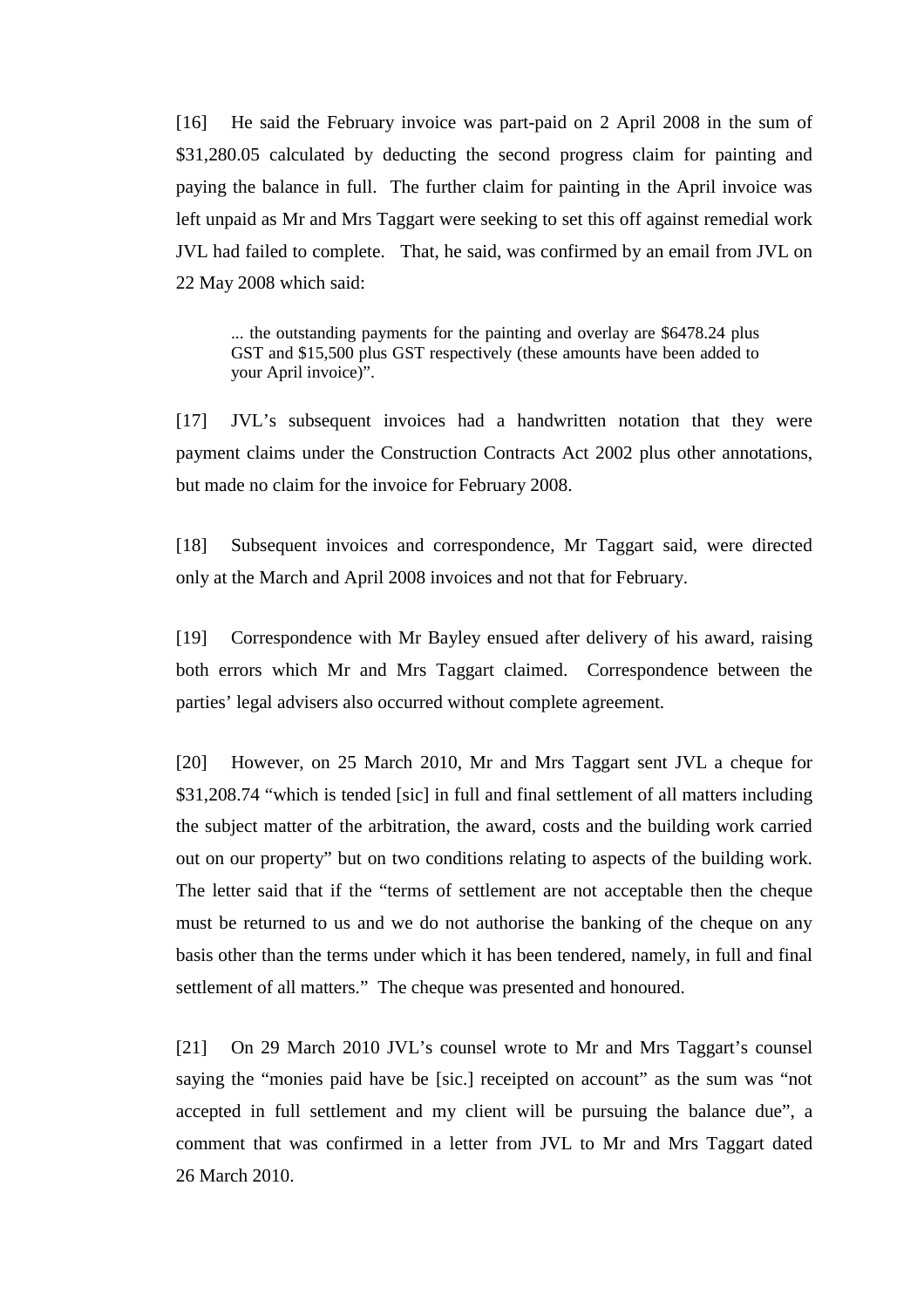[22] On 26 April 2010 Mr Bayley responded to counsel for both parties saying that, with the agreement of the parties, his award had been amended under Art.33 of the First Schedule to the Arbitration Act 1996 by reducing the "balance claimed but not paid" figure in para 26 from \$68,096.24 to \$67,096.24 with consequential arithmetical adjustments in the award resulting in Mr and Mrs Taggart owing JVL \$43,718.74.

[23] However, as far as the February 2008 invoice was concerned, Mr Bayley noted the issue was raised after the time limit set out in Art.16(2) of the First Schedule to the Arbitration Act 1996 and, further, that he remained unconvinced that what occurred amounted to an arithmetical error which Art.33 entitled him to correct. If the parties intended to pursue the matter towards an additional award, Mr Bayley would have been prepared to consider the issue following submissions.

[24] Nothing further occurred in that arena and Mr and Mrs Taggart brought this application, though Mr Visser's affidavit opposing the application (and claiming interest and additional costs) said that JVL had offered to have all issues determined by the arbitrator or, if preferred by Mr and Mrs Taggart, by the Disputes Tribunal. Mr and Mrs Taggart disagreed because they did not wish to have the new issues of interest and costs being brought into the arbitration.

### **Submissions**

[25] For the applicants, Mr Hutcheson submitted the above factual analysis showed JVL orally quoted for the painting for Fidelis Avenue in the sum of \$27,000 plus GST and JVL invoiced a painting progress claim for \$11,500 plus GST on 31 January 2008, which Mr and Mrs Taggart paid in full. The next painting progress claim was for \$10,000 plus GST in a JVL invoice dated February 2008 but there was no claim for painting in its 31 March 2008 invoice. Mr and Mrs Taggart paid all the February invoice, other than the painting component, in early April but JVL claimed all the outstanding painting, namely \$15,500 plus GST in its 30 April 2008 invoice. Mr and Mrs Taggart paid none of that invoice because they thought they were entitled to set-off the sum claimed against outstanding remedial work thus the outstanding painting claim was only the \$15,500 plus GST.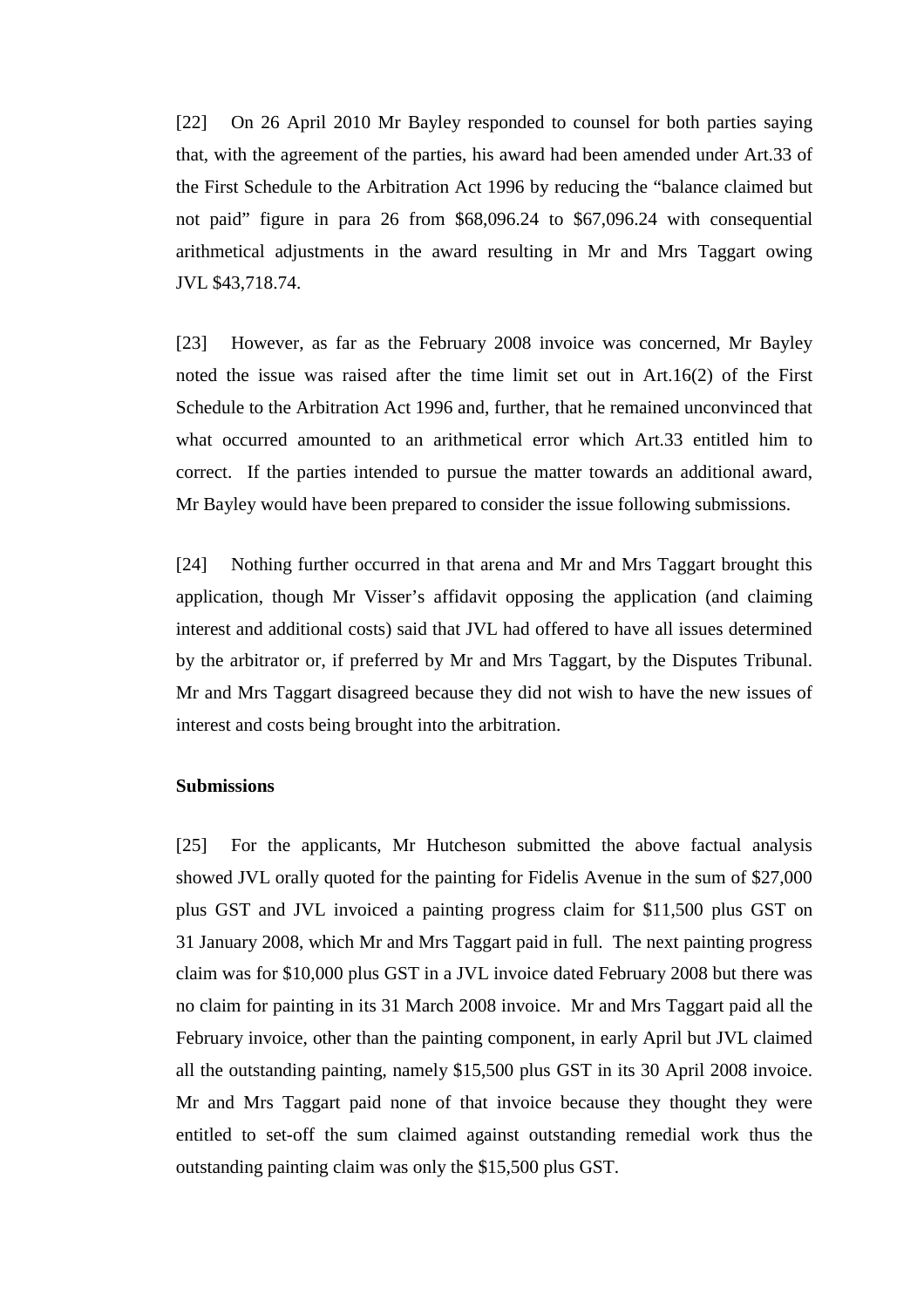[26] Adding up all the painting invoices from January to April 2008 at face value, totalled \$37,000 plus GST, but the February and April invoices at face value only summed to \$27,500. Thus, he submitted, the arbitrator erred in his approach when he included the value of painting including GST in the sum of \$30,375 in his award and deducted \$12,100 for defective work. He claimed the arbitrator's total of \$68,096.24 for "balance claimed but not paid" included the whole of the February, March and April 2008 and deducted the part-payment of the February invoice.

[27] Noting the lengthy delay in delivery of the award and the informal nature of the arbitration, he submitted the arbitrator overlooked that the February 2008 invoice was never put in issue by Mr and Mrs Taggart and should not have have featured in the award, particularly as they made no submissions on it.

[28] Mr Hutcheson noted Mr Visser's affidavit dealt with issues other than the suggested error and said he was "not sure what [Mr Bayley] did and did not take into account".

[29] For JVL, Mr Koppens stressed the lengthy line of authority at the highest level, to the effect that once parties have chosen arbitration, absent manifest error, the Courts will not intervene in an award: *Gold and Resource Developments (NZ) Limited v Doug Hood Limited*. 5 The Court of Appeal said, as Mr Koppens pointed out, that the Arbitration Act 1996 favours "finality, certainty and party autonomy."<sup>6</sup>

[30] He said JVL did not accept there was a factual error in the award, still less a clear one, and this application was an attempt by Mr and Mrs Taggart to re-litigate the dispute.

[31] Errors of fact only rarely warranting leave being granted to set aside awards,<sup>7</sup> he submitted it was plain the parties intended the arbitration to be binding, a factor which was against the grant of leave though not determinative.<sup>8</sup>

<sup>5</sup> *Gold and Resource Developments (NZ) Limited v Doug Hood Limited* [2000] 3 NZLR 318, citing the Privy Council decision in *Pupuke Service Station Limited v Caltex Oil (NZ) Limited* [1996] BCL 49 (PC) as an Appendix.

 $<sup>6</sup>$  At p 332 para [52].</sup>

<sup>7</sup> *Pupuke Service Station* at 2; *Gold and Resource Developments* p 339; *Halligan v Stewart Construction Ltd* High Court Dunedin M145/90, 14 December 1990, Master Hansen, pp 8-13.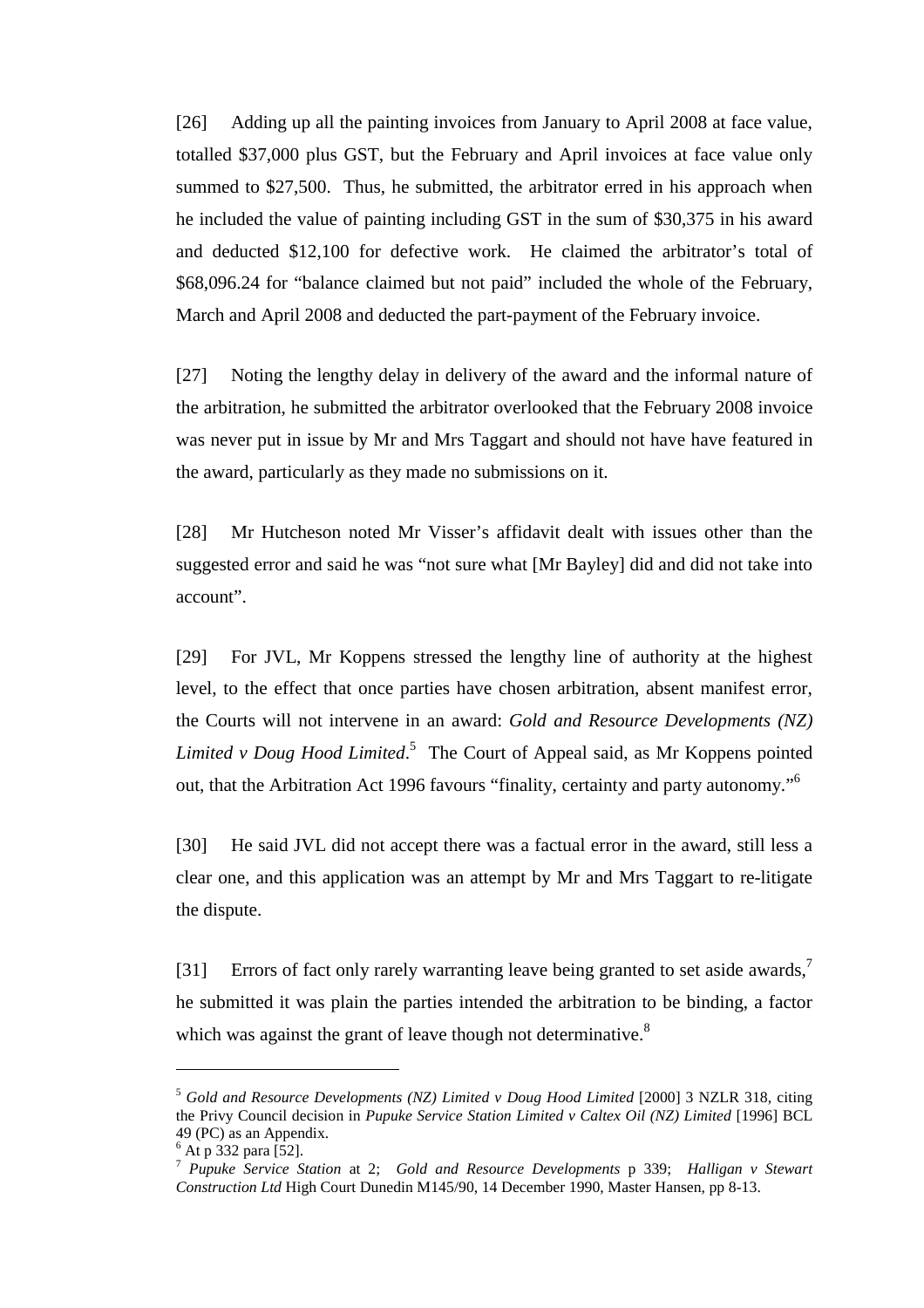[32] He then dealt with issues of interest, abuse of process, and the inherent jurisdiction, but these do not need to be detailed.

## **Discussion**

[33] As the Court of Appeal said in *Gold and Resource Developments*,<sup>9</sup> hearings for leave should be brief and if leave is not to be granted only a short judgment is appropriate.

[34] Because this Court has decided that the application should be declined, the Reasons part of this judgment will be brief.

[35] The principal – and determinative – reason for reaching the view just expressed is that it is by no means clear that the factual basis underlying Mr and Mrs Taggart's application is made out. True, they may have considered the JVL February 2008 invoice not to be in contention, but the evidence does not demonstrate they made that view plain to JVL and the arbitrator. It is certainly possible to read the documentary evidence as supporting Mr and Mrs Taggart's view, but it is by no means plainly apparent their view was the basis on which the arbitration was undertaken. In building disputes the only issues usually alive need to be clearly spelt out. Such is not the case in this instance.

[36] In addition, the arbitrator plainly did not accept Mr and Mrs Taggart's viewpoint and, though he corrected one arithmetical error where the parties held a common view, he declined to make the further arithmetical readjustment requested, not just because he felt he was without jurisdiction so to do without consent but, plainly, because he did not accept the matter was necessarily such as Mr and Mrs Taggart contended.

[37] Those circumstances plainly tell against the grant of Mr and Mrs Taggart's application, as does the phrasing of the arbitration agreement.

<sup>&</sup>lt;sup>8</sup> At 334 para [54].

<sup>&</sup>lt;sup>9</sup> At 335-336, paras [56]-[58].